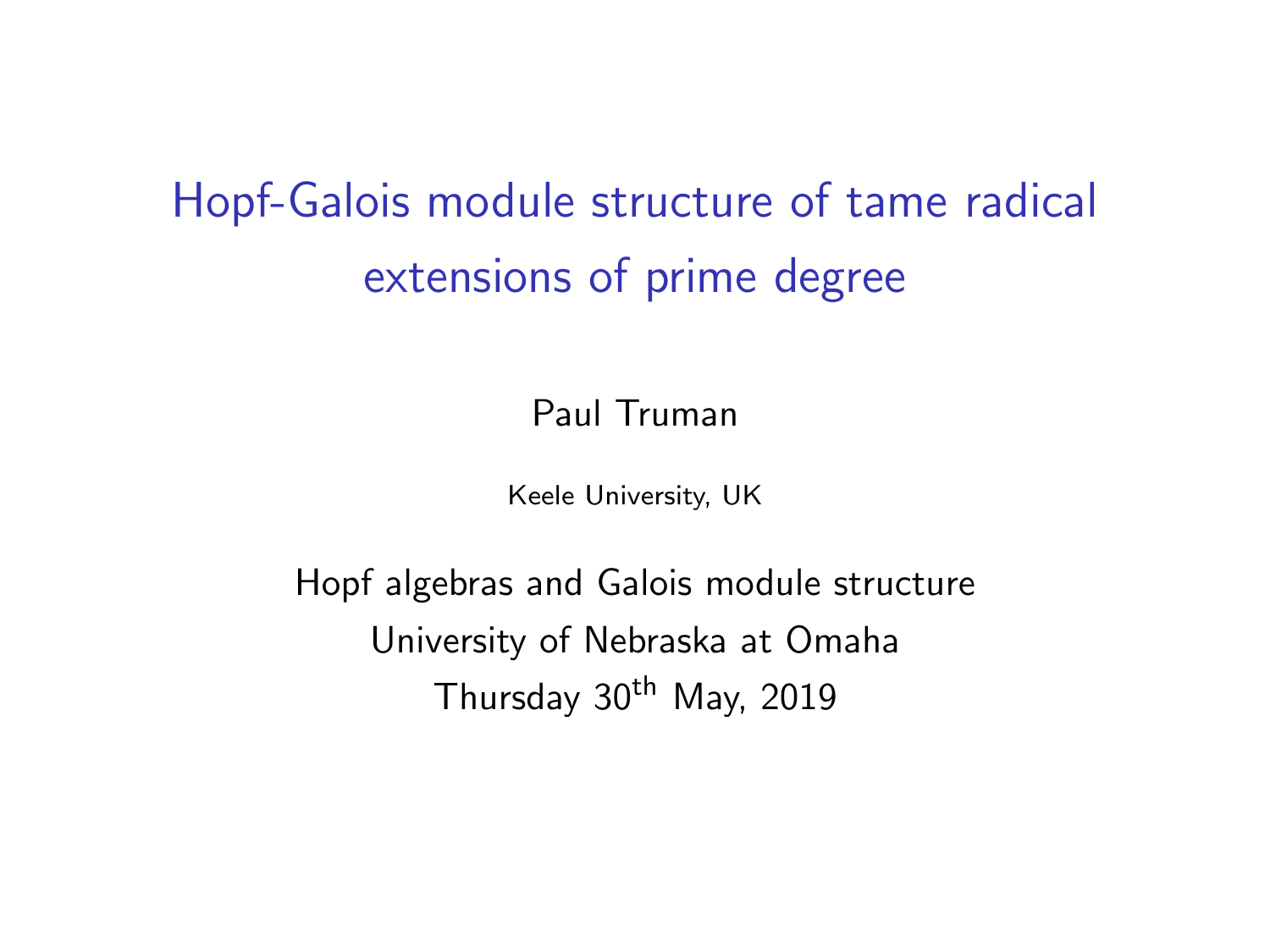This talk is about the application of Hopf algebras to questions of integral Galois module structure in finite extensions of number fields.

- Integral Galois module structure
- **Tame Kummer extensions of prime degree**
- Hopf-Galois structures on field extensions
- Tame radical extensions of prime degree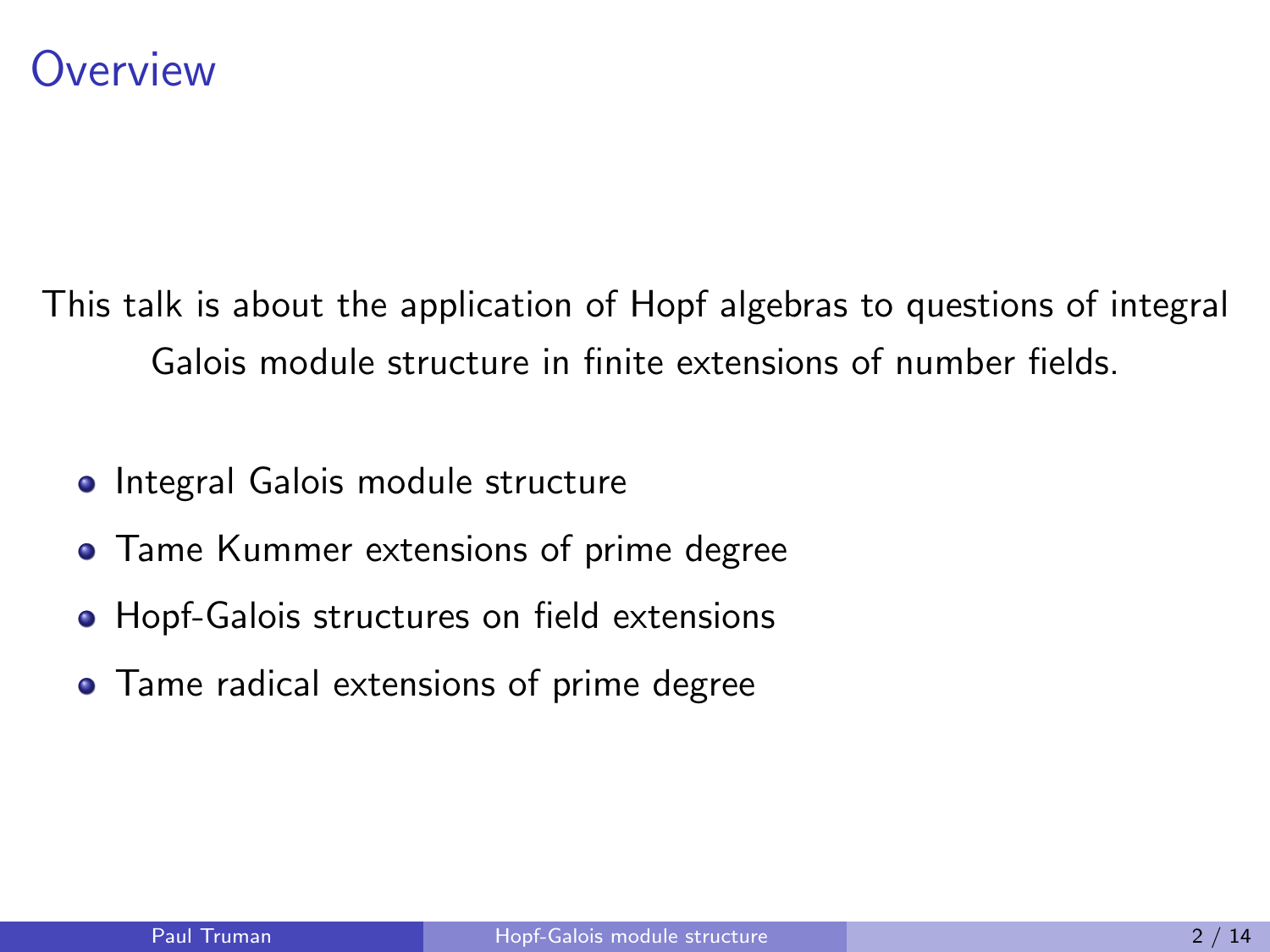### Integral Galois module structure

Let  $L/K$  be a finite Galois extension of number fields with group G. Write  $\mathfrak{O}_L, \mathfrak{O}_K$  for the rings of algebraic integers of L, K.



L is a free  $K[G]$ -module of rank one. Study  $\mathfrak{O}_L$  as a module over its associated order in  $K[G]$ 

$$
\mathfrak{A}_{K[G]} = \{ z \in K[G] \mid z \cdot \mathfrak{O}_L \subseteq \mathfrak{O}_L \}.
$$

We have  $\mathfrak{O}_K[G]\subseteq \mathfrak{A}_{K[G]}$ , with equality if and only if  $\text{Tr}_{L/K}(\mathfrak{O}_L)=\mathfrak{O}_K.$ (That is: if and only if  $L/K$  is tame.)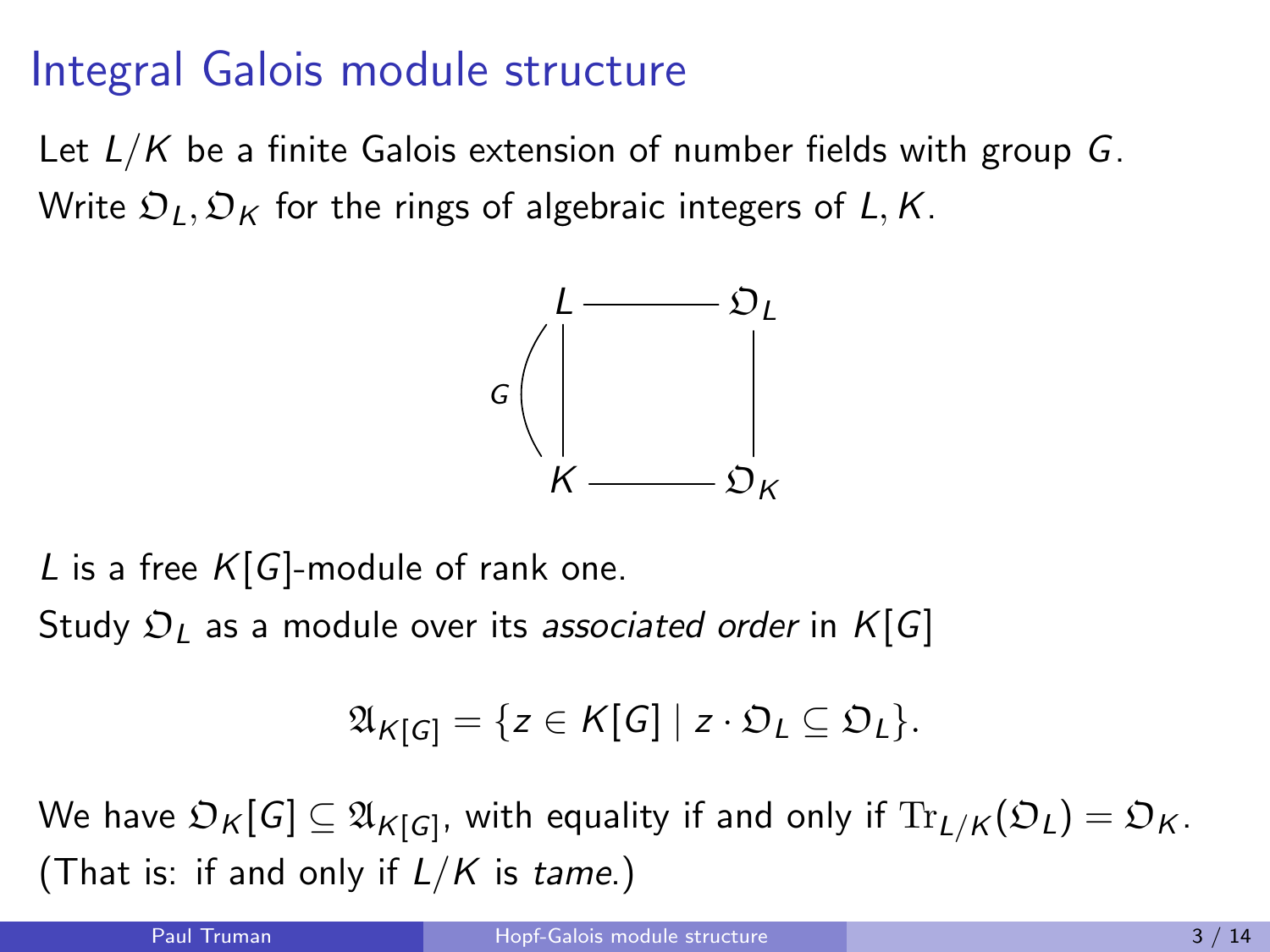## Integral Galois module structure

Theorem (Noether, 1932)

If  $L/K$  is tame then  $\mathfrak{D}_L$  is a locally free  $\mathfrak{D}_K[G]$ -module (of rank one).

That is:  $\mathfrak{O}_{K,\mathfrak{p}} \otimes \mathfrak{O}_L$  is a free  $\mathfrak{O}_{K,\mathfrak{p}}[G]$ -module for each prime ideal  $\mathfrak{p}$  of  $\mathfrak{O}_K$ .

Theorem (Hilbert-Speiser, 1897, 1916)

If  $L/\mathbb{Q}$  is tame and abelian then  $\mathfrak{O}_L$  is a free  $\mathbb{Z}[G]$ -module.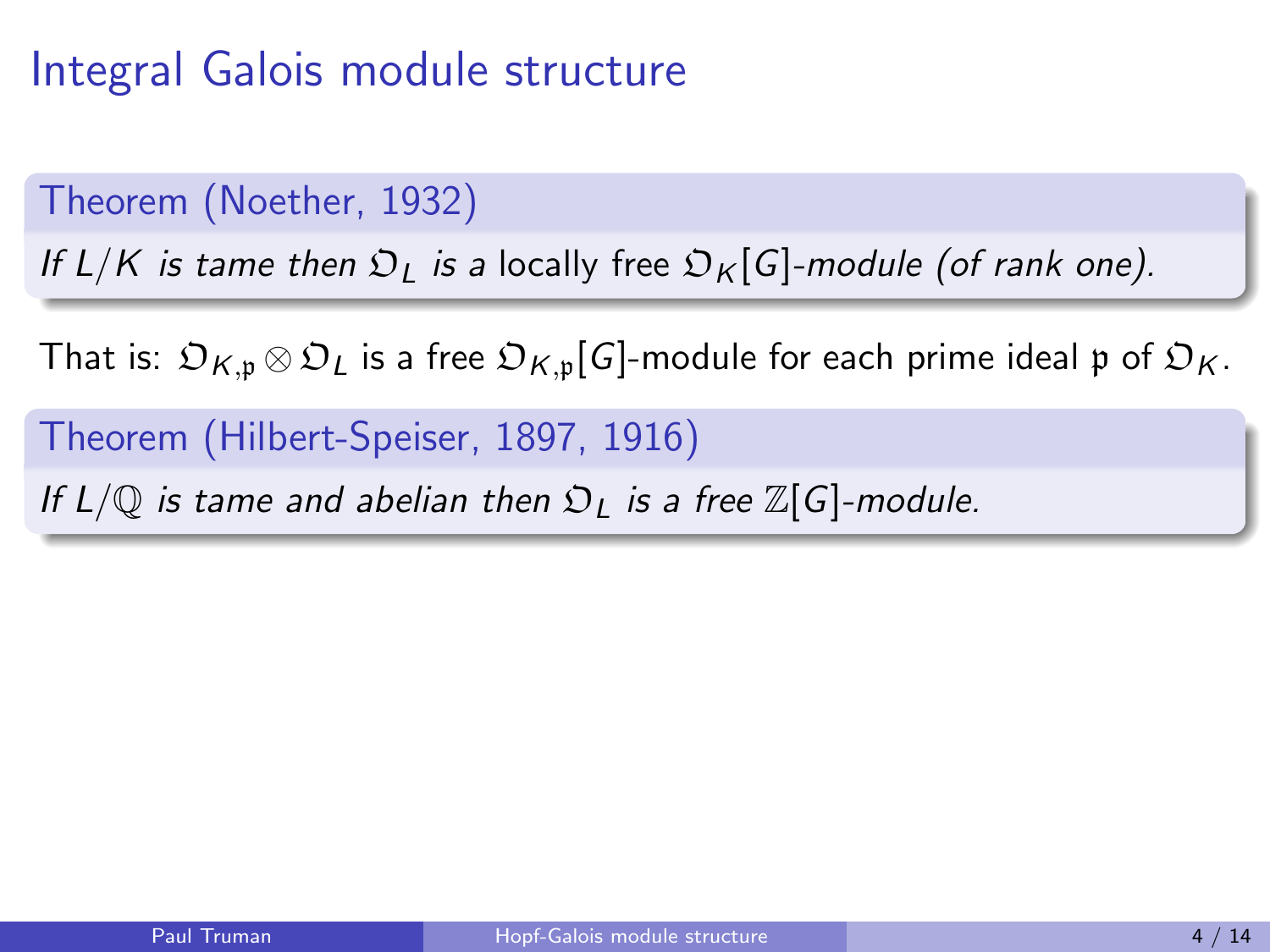## Integral Galois module structure

Theorem (Noether, 1932)

If  $L/K$  is tame then  $\mathfrak{D}_L$  is a locally free  $\mathfrak{D}_K[G]$ -module (of rank one).

That is:  $\mathfrak{O}_{K,\mathfrak{p}} \otimes \mathfrak{O}_L$  is a free  $\mathfrak{O}_{K,\mathfrak{p}}[G]$ -module for each prime ideal  $\mathfrak{p}$  of  $\mathfrak{O}_K$ .

Theorem (Hilbert-Speiser, 1897, 1916)

If  $L/\mathbb{O}$  is tame and abelian then  $\mathfrak{O}_L$  is a free  $\mathbb{Z}[G]$ -module.

For base fields different from  $\mathbb Q$  the problem is more delicate.

Theorem (Greither et al, 1999)

If  $K \neq \mathbb{Q}$  then there exists a prime number p and a tame Galois extension  $L/K$  of degree p such that  $\mathfrak{O}_L$  is not a free  $\mathfrak{O}_K[G]$ -module.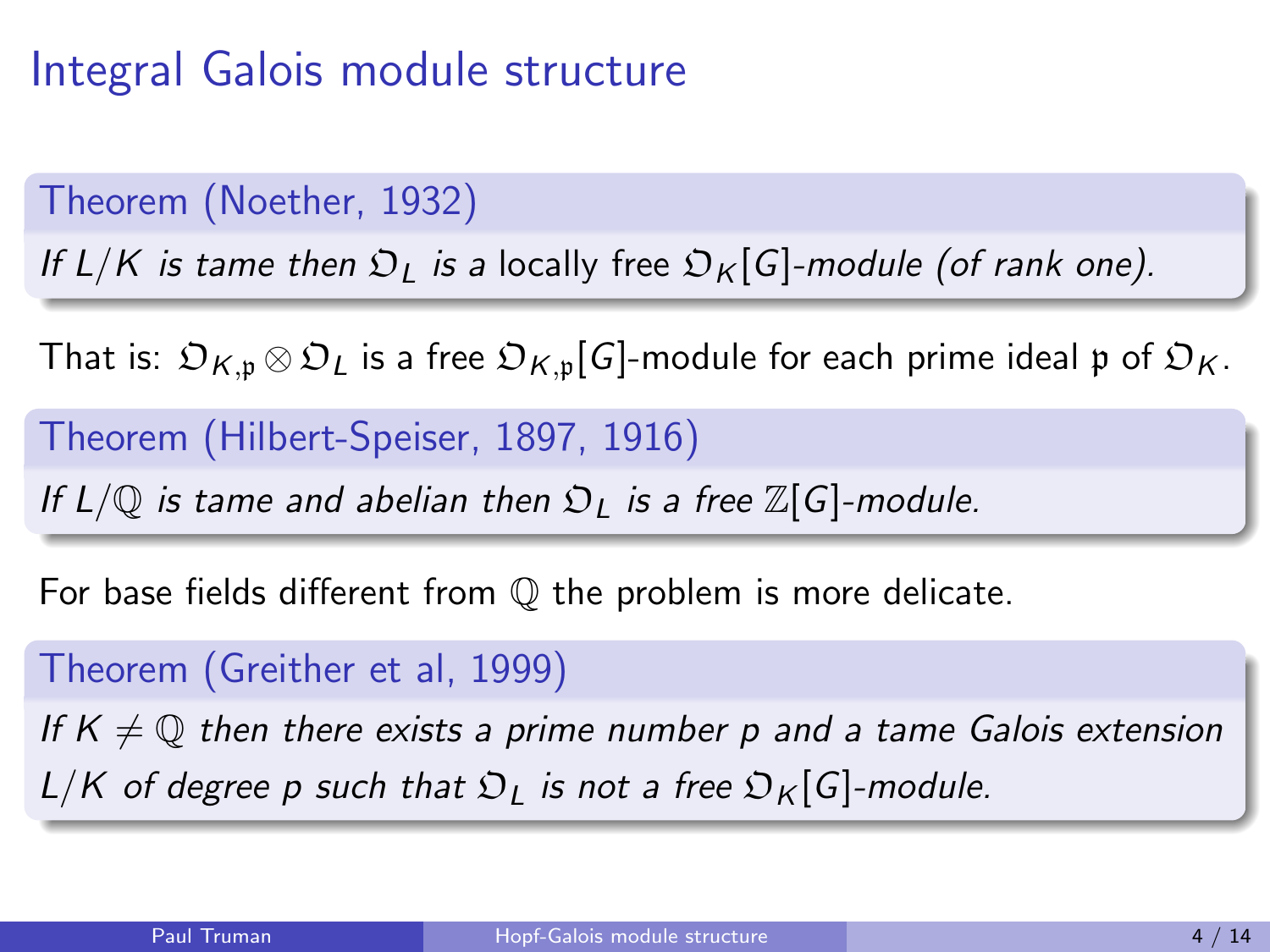### Tame Kummer extensions of degree p

#### Theorem (Gómez Ayala, 1994)

Let K be a number field and p be a prime number. Suppose that  $\zeta_p \in K$ and that  $L/K$  is a tame Galois extension of degree p with group  $G$ . Then  $\mathfrak{D}_L$  is a free  $\mathfrak{D}_K[G]$ -module if and only if there exists an element  $\beta \in \mathfrak{D}_L$ such that

- $\bullet$   $L = K(\beta)$ ,
- 2  $b = \beta^p \in \mathfrak{O}_K$ ,

 $\bullet\quad$  the ideals  $\mathfrak{b}_j$  defined by  $\mathfrak{b}_j=\prod\mathfrak{p}^{\lfloor\mathfrak{v}_{\mathfrak{p}}(b^j)/p\rfloor}$  for  $j=0,1,\ldots,p-1$  are p principal, with generators  $b_j$  such that  $\sum$ p−1  $j=0$  $\beta^j$  $\frac{\partial}{\partial b_j} \equiv 0 \pmod{p\mathfrak{O}_L}.$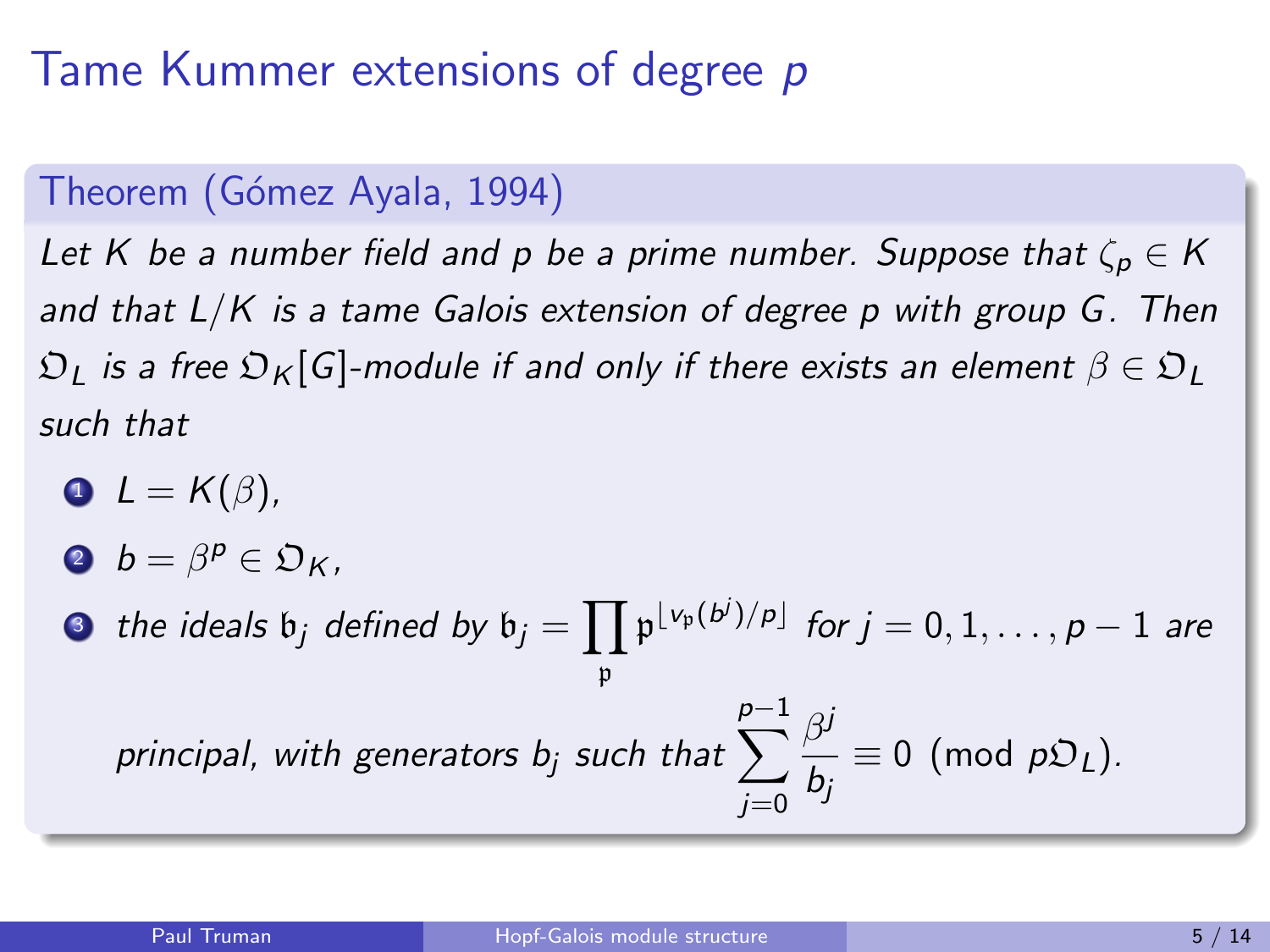## A new proof of Gómez Ayala's result

Theorem (Bley and Johnston, 2007)

Let

- $\bullet$  L/K be a Galois extension of number fields with group G;
- ${\mathfrak M}$  be a maximal order in  ${\mathcal K}[{\mathsf G}]$  that contains  ${\mathfrak A}_{{\mathcal K}[{\mathsf G}]}$ .

Then  $\mathfrak{O}_L$  is a free  $\mathfrak{A}_{K[G]}$ -module if and only if

- $\mathfrak{O}_L$  is a locally free  $\mathfrak{A}_{\mathcal{K}[G]}$ -module;
- $\bullet$   $\mathfrak{MO}_1$  is a free  $\mathfrak{M}$ -module, with a generator  $x \in \mathfrak{O}_L$ .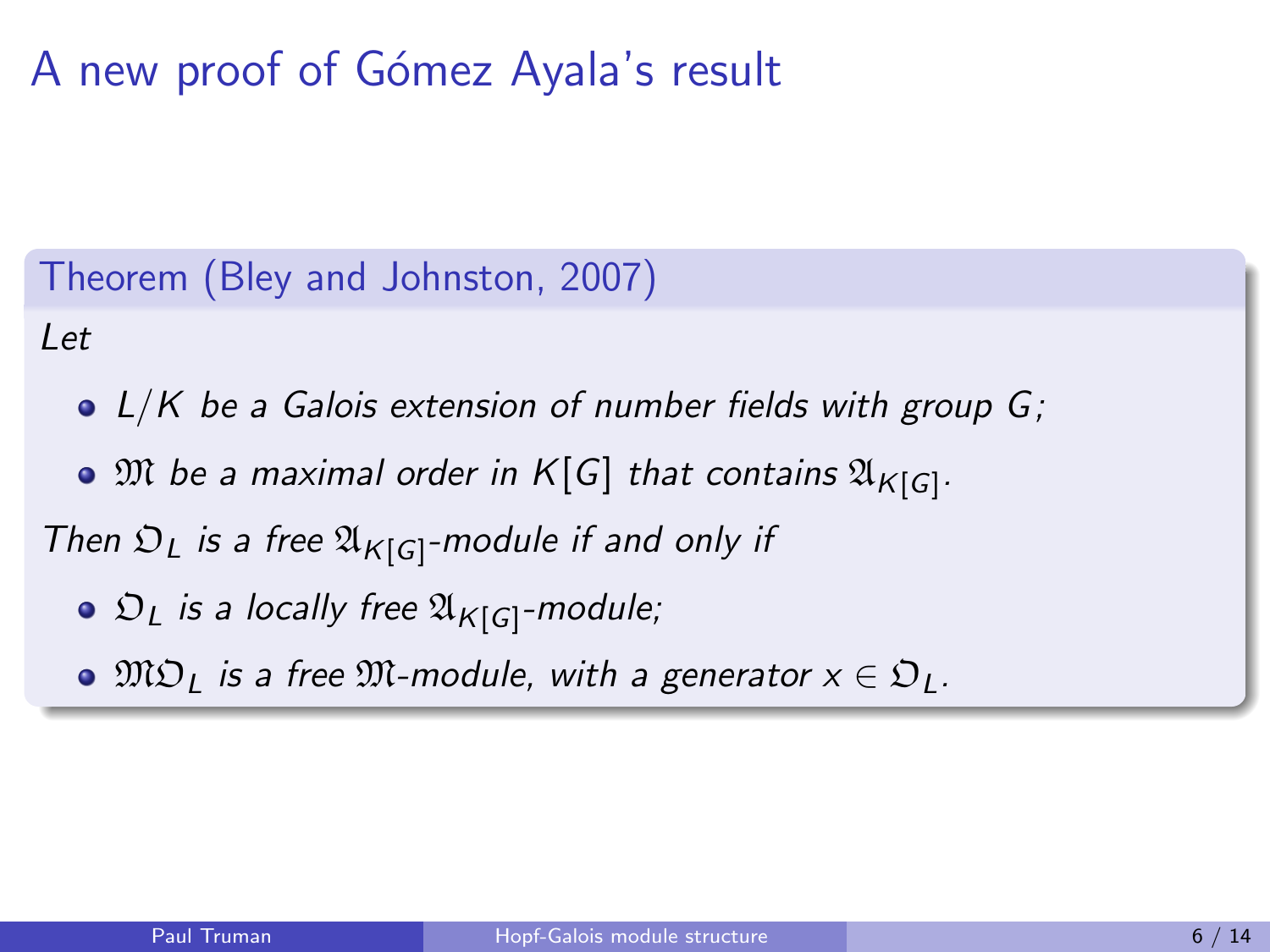#### A new proof of Gómez Ayala's result

Now suppose that  $L/K$  is a tame Kummer extension of prime degree p.

- $\bullet$   $\mathfrak{D}_L$  is a locally free  $\mathfrak{D}_K[G]$ -module by Noether's theorem.
- We have  $K[G] \cong K^{\rho}$  via orthogonal idempotents.
- K[G] contains a unique maximal order  $\mathfrak{M} \cong \mathfrak{O}_k^p$ ρ<br>Κ
- $\bullet$   $\mathfrak{MO}_{I}$  is a free  $\mathfrak{M}$ -module if and only if there exists an integral Kummer generator  $\beta$  whose associated ideals  $\mathfrak{b}_i$  are principal.
- $\bullet$   $\mathfrak{MO}_{\mathfrak{l}}$  has a generator in  $\mathfrak{O}_{\mathfrak{l}}$  if and only if there exists  $\beta$  as above whose associated ideals have generators satisfying the congruence in point (3) of the theorem.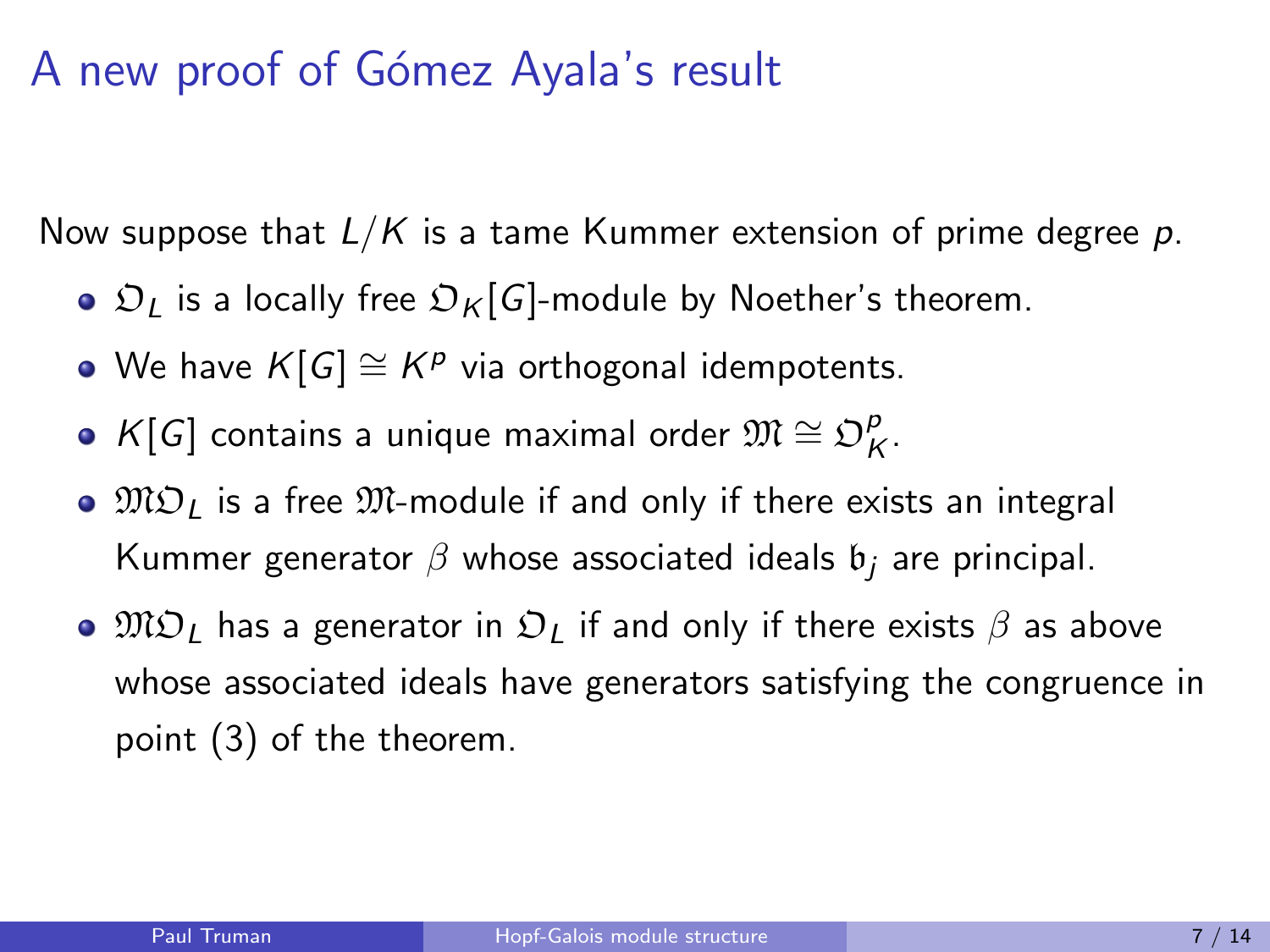Let  $L/K$  be a finite Galois extension of fields with group G.

The action of  $K[G]$  on L is an example of a *Hopf-Galois structure* on the extension; there may be others.

If H is a Hopf algebra giving a Hopf-Galois structure on  $L/K$  then define

 $\mathfrak{A}_H = \{ h \in H \mid h \cdot \mathfrak{O}_L \subseteq \mathfrak{O}_L \},$ 

and study the structure of  $\mathfrak{D}_I$  as a module over the various  $\mathfrak{A}_H$ .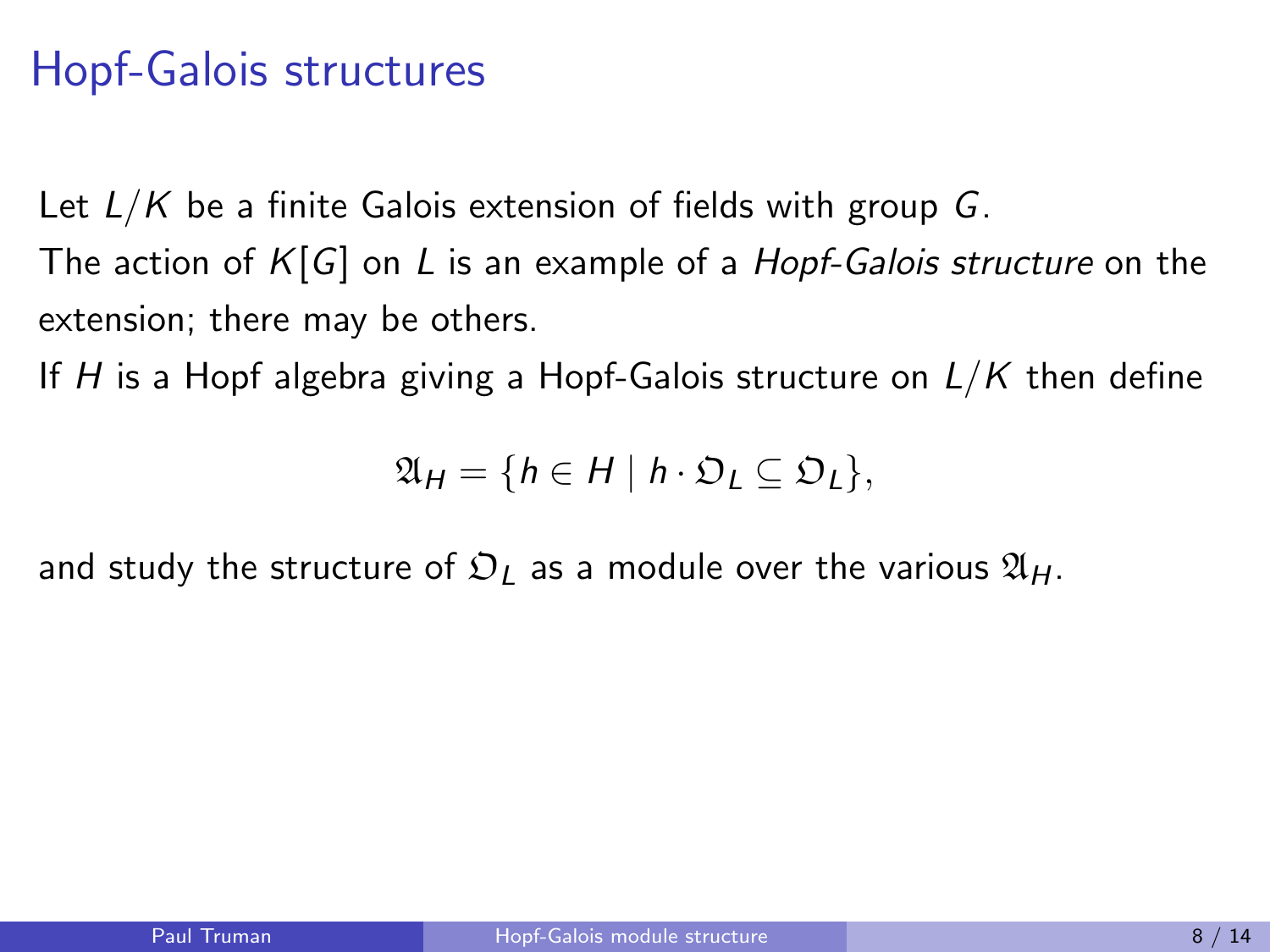Let  $L/K$  be a finite Galois extension of fields with group G.

The action of  $K[G]$  on L is an example of a *Hopf-Galois structure* on the extension; there may be others.

If H is a Hopf algebra giving a Hopf-Galois structure on  $L/K$  then define

 $\mathfrak{A}_H = \{ h \in H \mid h \cdot \mathfrak{O}_L \subseteq \mathfrak{O}_L \},$ 

and study the structure of  $\mathfrak{D}_L$  as a module over the various  $\mathfrak{A}_H$ .

Proposition (Childs, 1989/Kohl, 1998/Byott, 1996)

If  $L/K$  is a Galois extension of prime degree p then the Hopf-Galois structure given by  $K[G]$  is the only Hopf-Galois structure on  $L/K$ .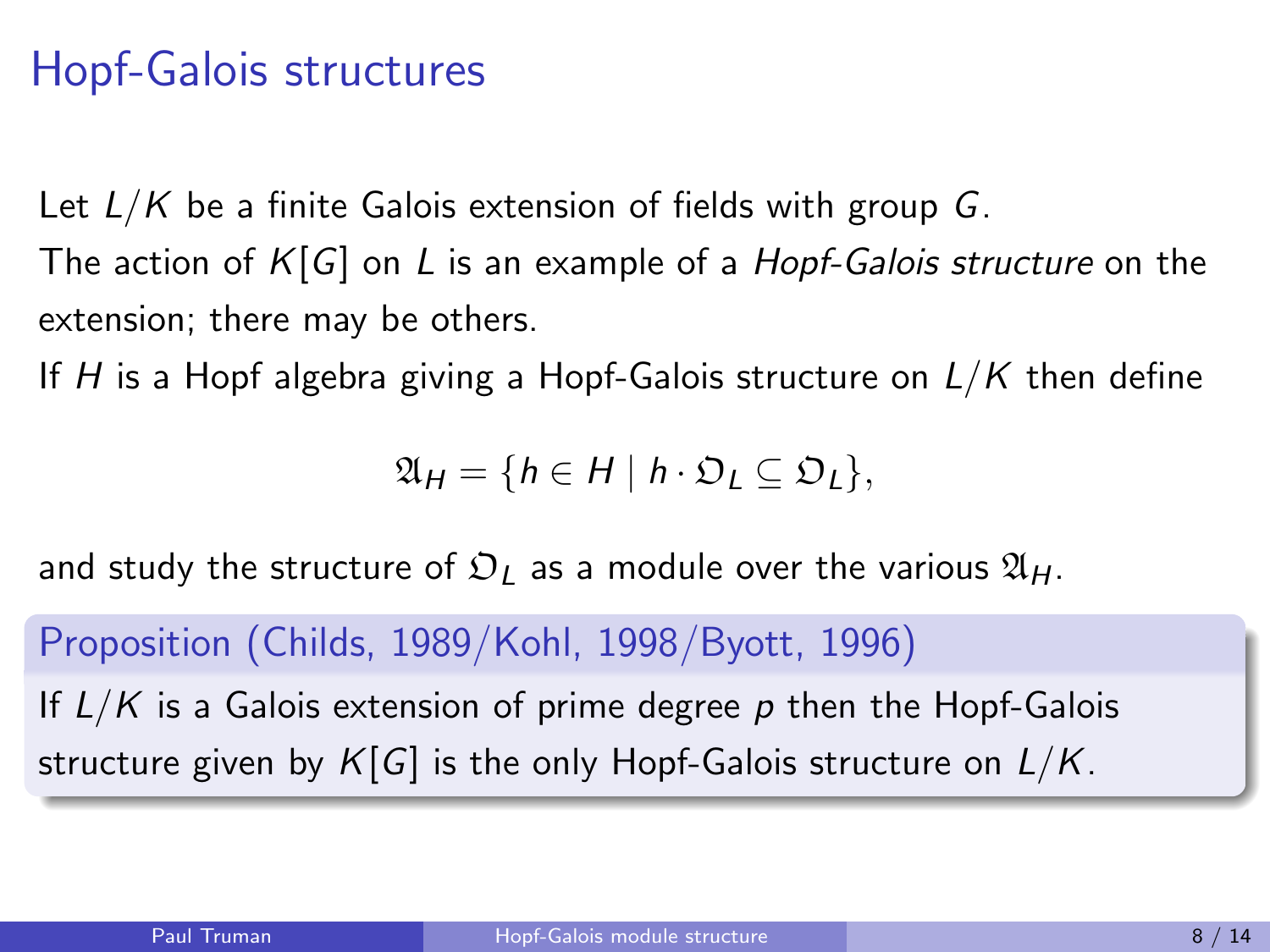Non-normal extensions of number fields may also admit Hopf-Galois structures.

These provide frameworks in which we can study the rings of integers of such extensions.

#### Idea

Let K be a number field, suppose that  $\zeta_p \notin K$ , and let  $L/K$  be a radical extension of degree p (that is:  $L = K(\alpha)$  with  $\alpha^p \in K - K^p$ ). Can we use Hopf-Galois structures to study  $\mathfrak{O}_1$ ?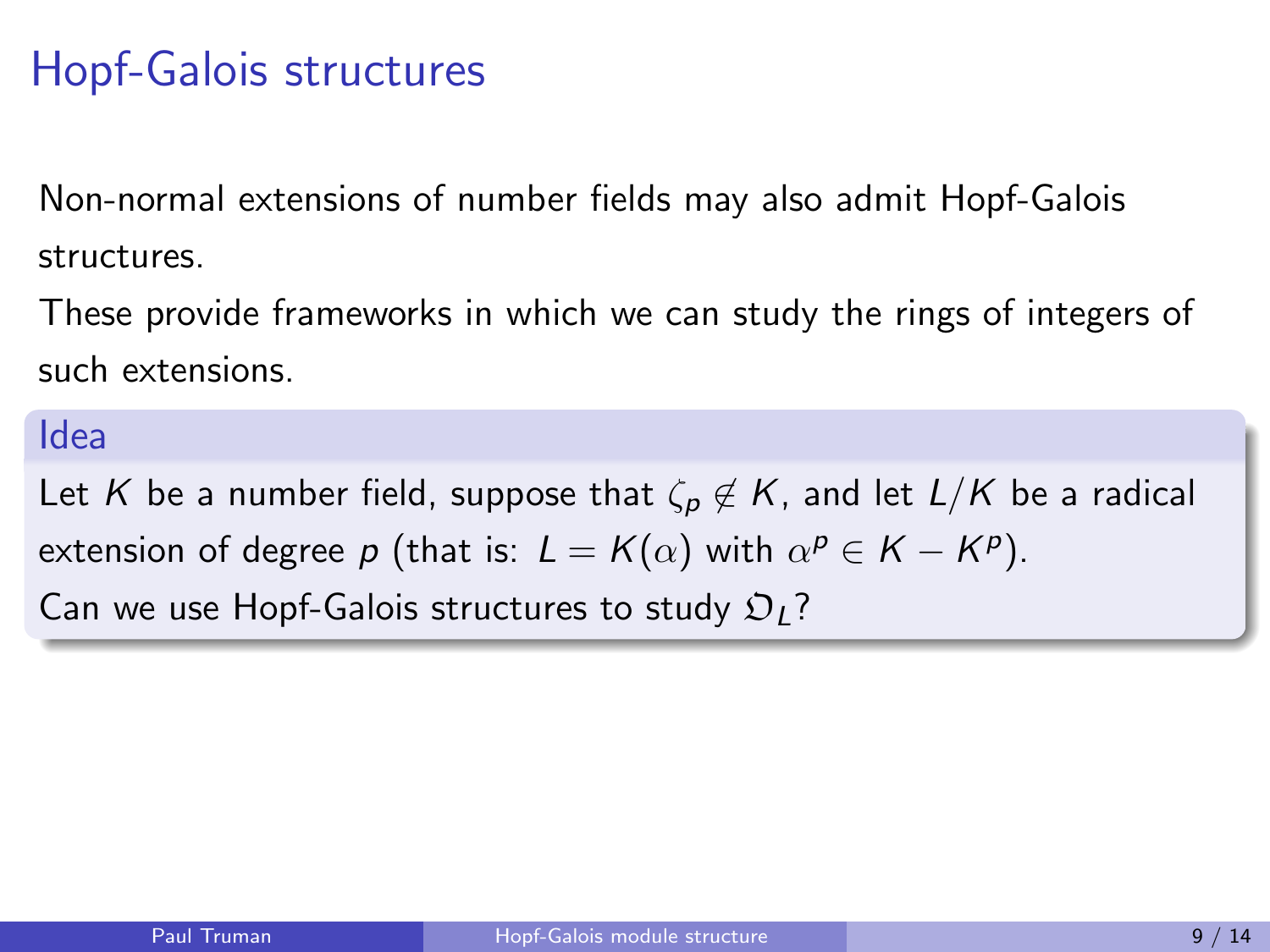Non-normal extensions of number fields may also admit Hopf-Galois structures.

These provide frameworks in which we can study the rings of integers of such extensions.

#### Idea

Let K be a number field, suppose that  $\zeta_p \notin K$ , and let  $L/K$  be a radical extension of degree p (that is:  $L = K(\alpha)$  with  $\alpha^p \in K - K^p$ ). Can we use Hopf-Galois structures to study  $\mathfrak{O}_1$ ?

#### Proposition (Childs, 1989/Kohl, 1998/Byott, 1996)

The extension  $L/K$  admits a unique Hopf-Galois structure.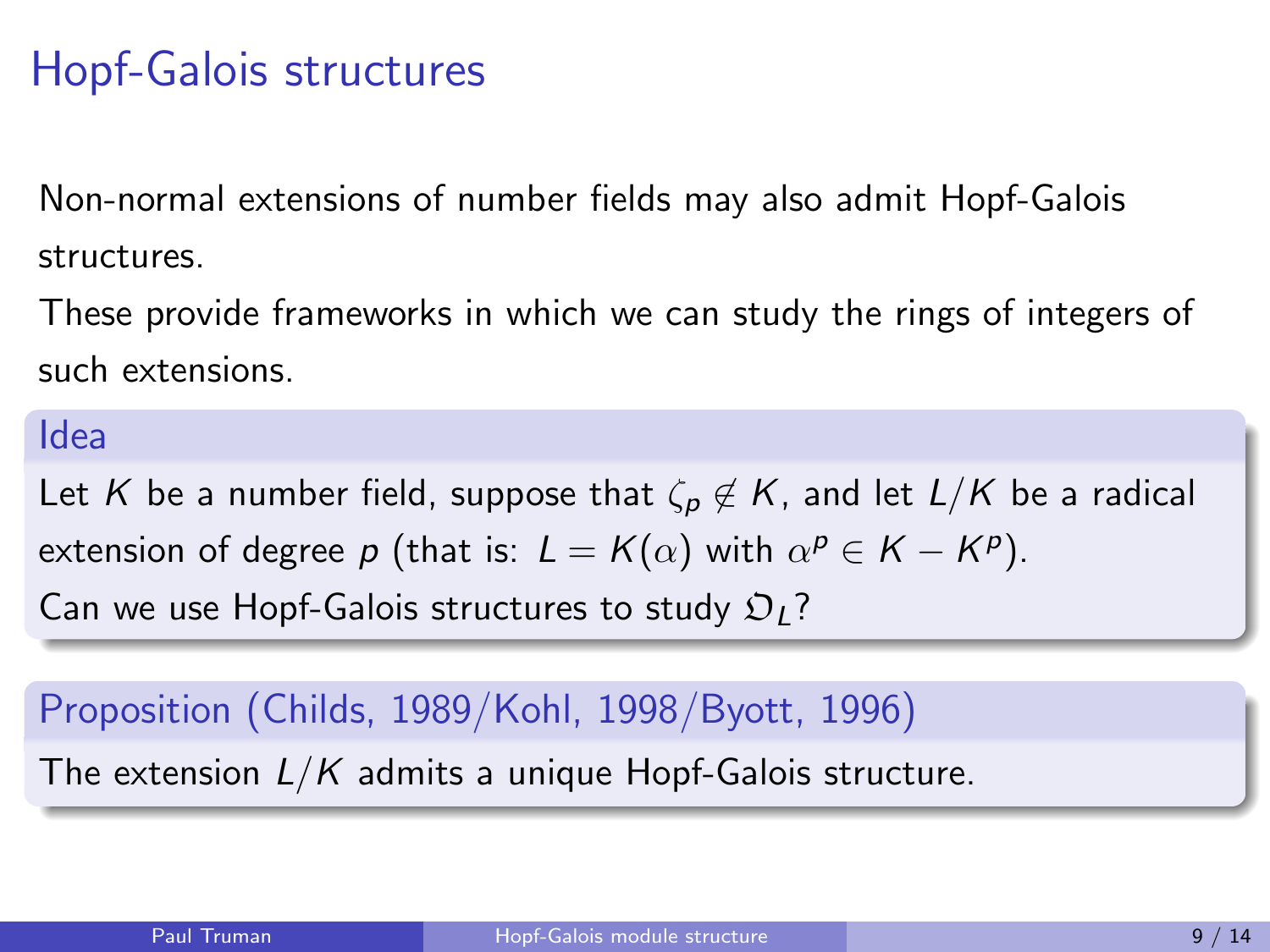#### Main Result

#### Theorem

Let  $K$  be a number field and  $p$  be a prime number. Suppose that  $p$  is unramified in K and that  $L/K$  is a tame radical extension of degree p. Let H give the unique Hopf-Galois structure on L/K. Then

- $\odot$   $\mathfrak{D}_1$  is a locally free  $\mathfrak{A}_H$ -module;
- $\circ$   $\mathfrak{D}_L$  is a free  $\mathfrak{A}_H$ -module if and only if there exists  $\beta \in \mathfrak{D}_L$  such that  $L = K(\beta)$ , 2  $b = \beta^p \in \mathfrak{O}_K$ ,
	- $\textbf{3}\ \ \ \textit{the ideals}\ \ \mathfrak{b}_j \ \ \textit{defined by}\ \ \mathfrak{b}_j = \prod \mathfrak{p}^{\lfloor \mathfrak{v}_{\mathfrak{p}}(b^j)/p\rfloor} \ \ \textit{for}\ j = 0, 1, \ldots, p-1\ \ \textit{are}$ p  $\sum_{j=1}^{p-1} \beta^j$

principal, with generators 
$$
b_j
$$
 such that  $\sum_{j=0}^{\infty} \frac{\beta^j}{b_j} \equiv 0 \pmod{p\mathfrak{D}_L}$ .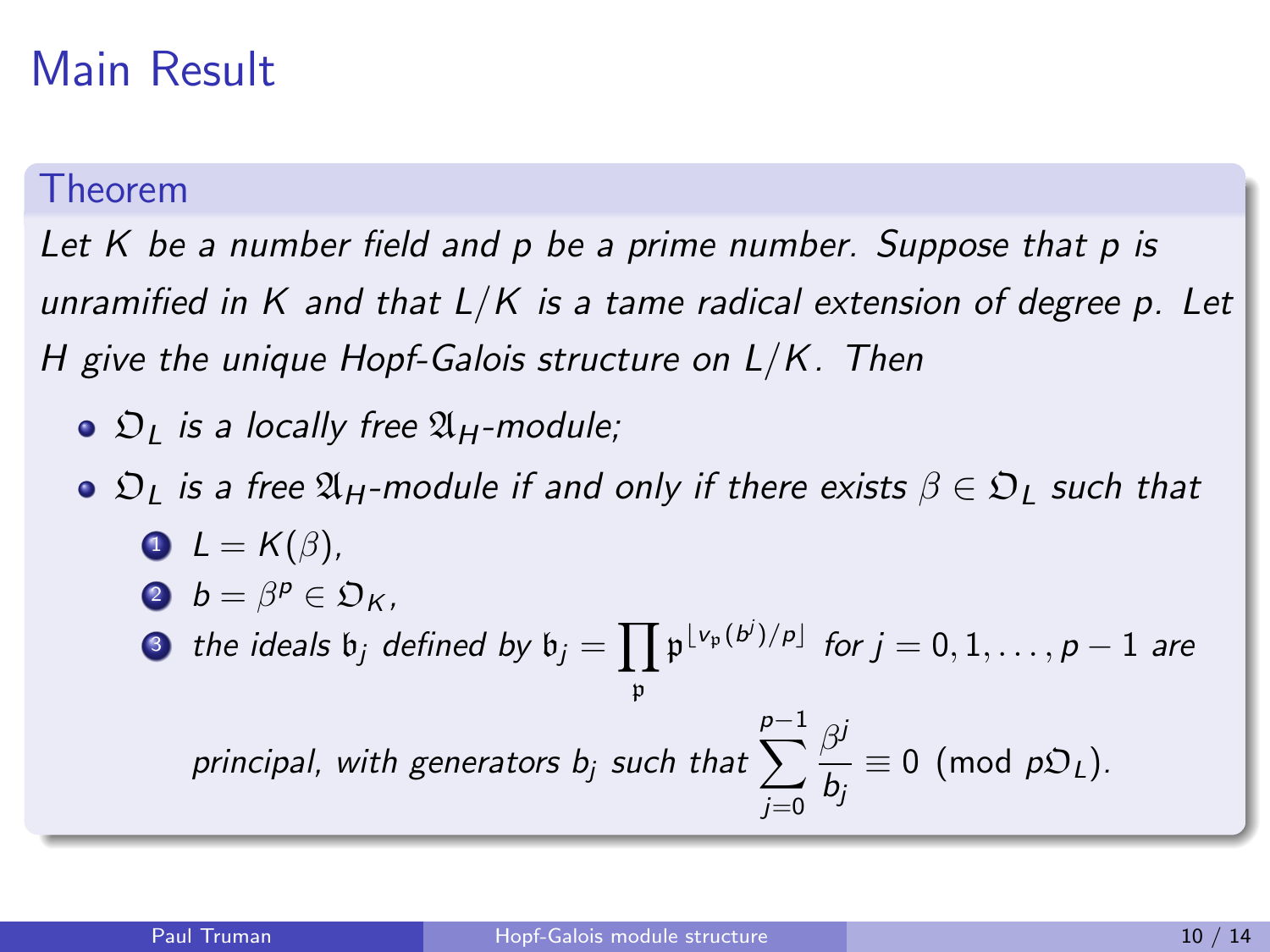#### Sketch of the proof

- We have  $H \cong K^{\rho}$  via orthogonal idempotents.
- H contains a unique maximal order  $\mathfrak{M} \cong \mathfrak{O}_k^p$ ρ<br>Κ
- Bley and Johnston:  $\mathfrak{D}_I$  is a free  $\mathfrak{A}_H$ -module if and only if it is a locally free  $\mathfrak{A}_H$ -module and  $\mathfrak{MO}_L$  is free on an element of  $\mathfrak{O}_L$ .
- $\odot$   $\mathfrak{D}_I$  is a locally free  $\mathfrak{A}_H$ -module:
	- If  $p \nmid p\mathfrak{D}_K$  then  $\mathfrak{A}_{H,p} = \mathfrak{M}_p$ , so  $\mathfrak{D}_{L,p}$  is a free  $\mathfrak{A}_{H,p}$ -module.
	- If p  $|pD_K|$  then compute explicit  $D_{K,p}$  bases of  $D_{L,p}$  and  $\mathfrak{A}_{H,p}$ , and show that  $\mathfrak{O}_{L,p}$  is a free  $\mathfrak{A}_{H,p}$ -module.
- $\bullet$   $\mathfrak{MO}_L$  is a free  $\mathfrak{M}$ -module if and only if the ideals  $\mathfrak{b}_i$  are principal.
- $\bullet$   $\mathfrak{MO}_l$  has a generator in  $\mathfrak{O}_l$  if and only if the congruence in point (3) of the theorem is satisfied.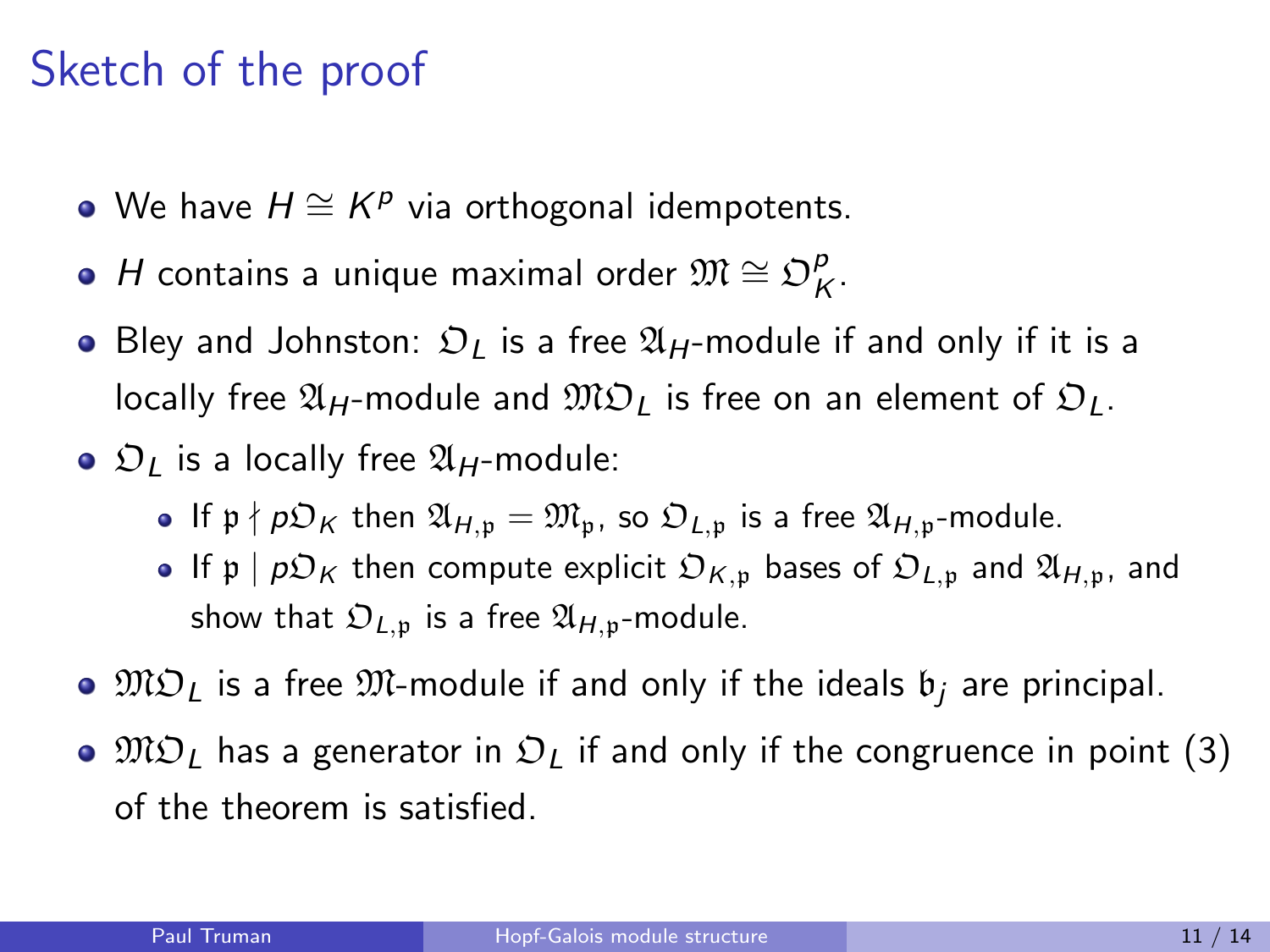#### Is this the best result?

- Continue to suppose that
	- $\bullet$  K is a number field:
	- $p$  in unramified in  $K$ ;
	- $L/K$  is a tame radical extension of degree p;
	- $\bullet$  H gives the unique Hopf-Galois structure on  $L/K$ .

• Let 
$$
F = K(\zeta_p)
$$
 and  $E = FL$ .

- Then  $E/F$  is a Kummer extension of degree p; let  $G = Gal(E/F)$ .
- $\bullet$  Our results imply that if  $\mathfrak{O}_L$  is a free  $\mathfrak{A}_H$ -module then  $\mathfrak{O}_E$  is a free  $\mathfrak{O}_F[G]$ -module.
- **a** Is the converse true?

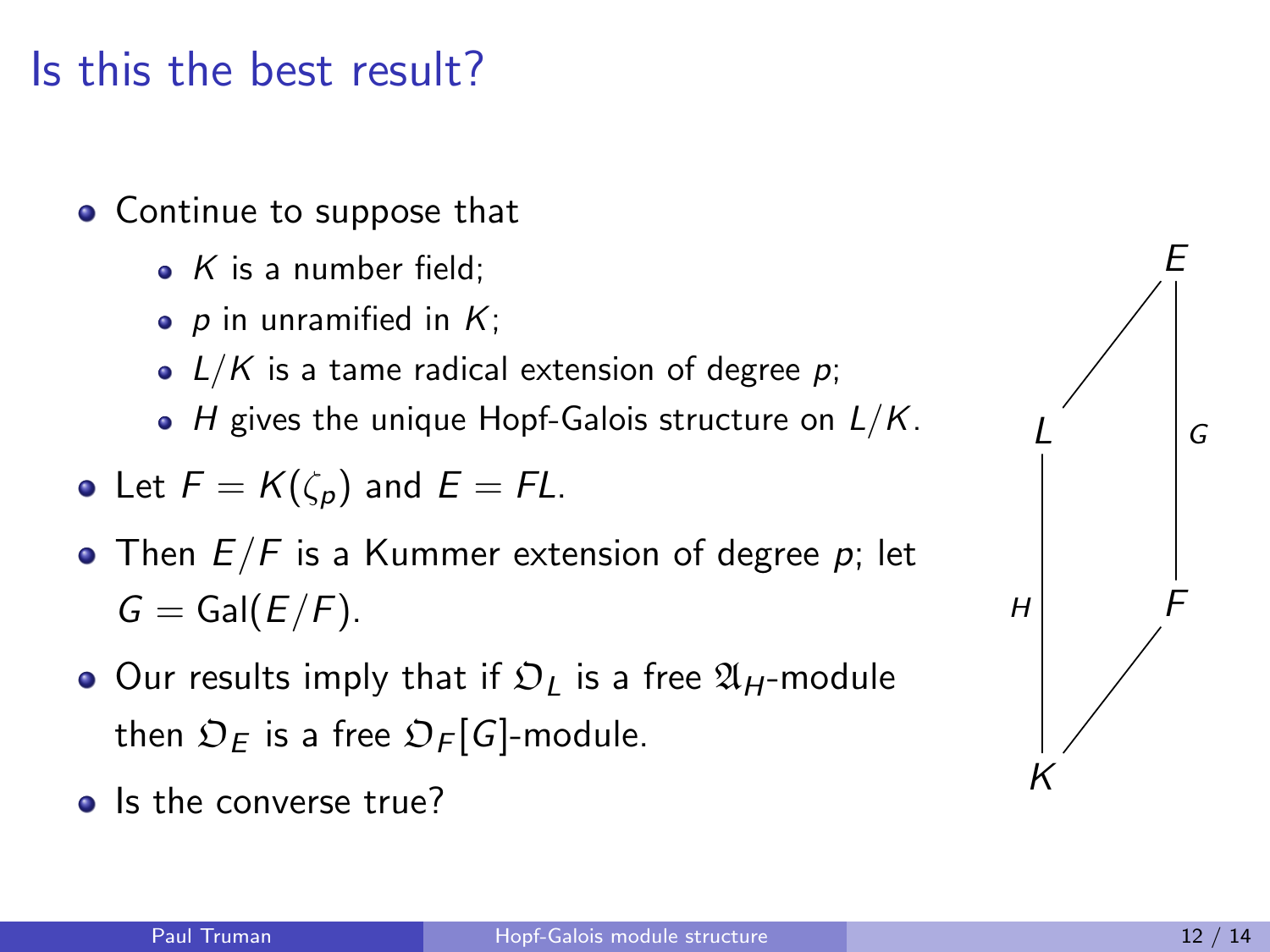#### Where next?

- Tame extensions of degree  $p^2$ :
	- Radical:  $L = K(\alpha)$  with  $\alpha^{p^2} \in K K^{p^2}$ . Harder to characterize tame versions of these.
	- Biradical:  $L = K(\alpha, \beta)$  with  $\alpha^p, \beta^p \in K K^p$ . Hopf-Galois structures not known in this case.
- Wild extensions of degree p:
	- There is a unique Hopf-Galois structure.
	- If  $p \nmid p\mathfrak{D}_K$  then  $\mathfrak{D}_{L,p}$  is a free  $\mathfrak{A}_{H,p}$ -module.
	- What about for  $p | p \mathcal{D}_K?$

Elder has analysed the Hopf-Galois module structure of wild non-normal extensions of local fields of degree  $p$ . Perhaps his results could be used to complete the local picture.

• Then use result of Bley and Johnston to get global results.